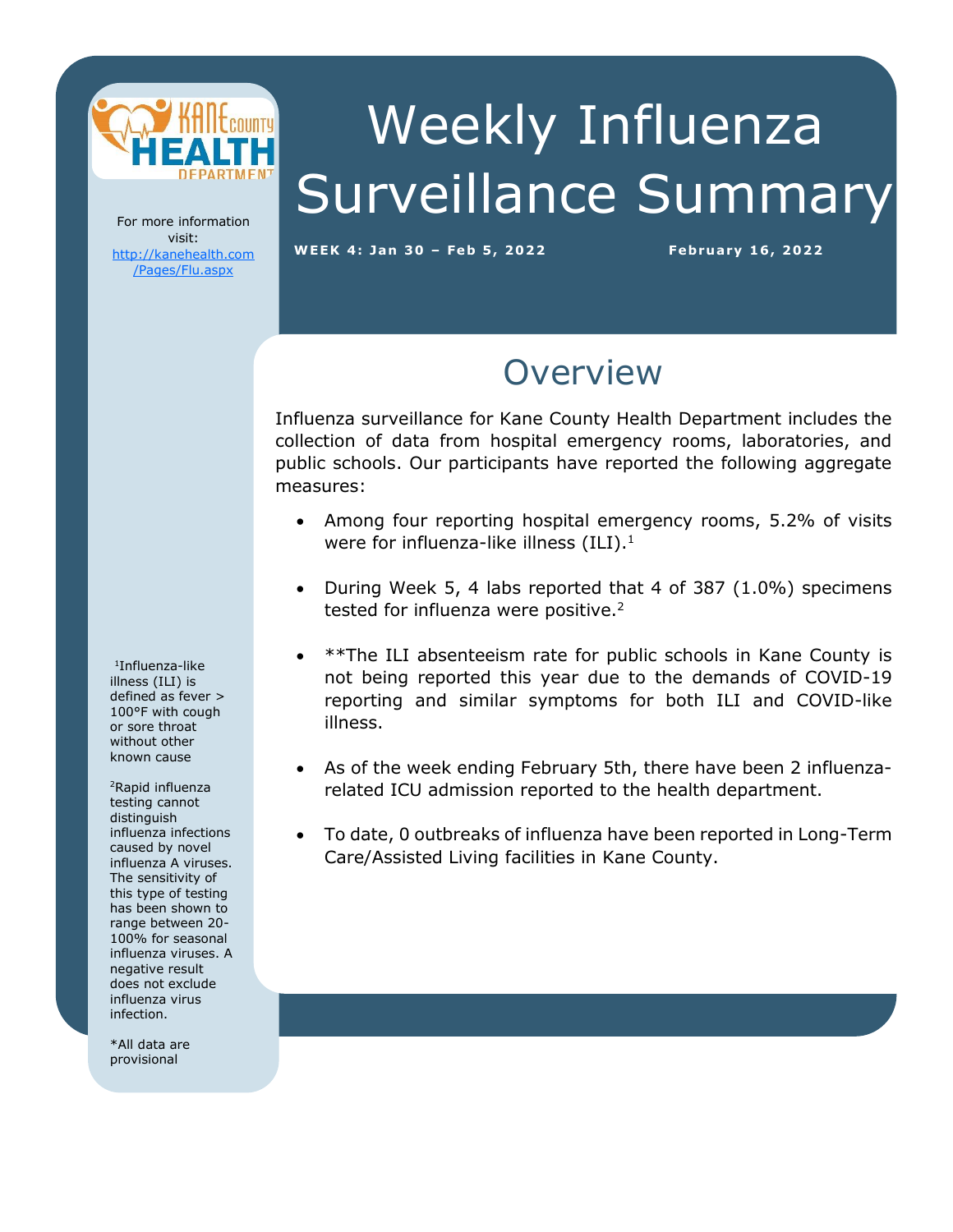## Emergency Room Visits

During Week 5, 5.2% of reported hospital emergency room visits were for influenza-like illness  $(III).<sup>1</sup>$ 

Each week, data for the 2021-22 season will be presented with data from the previous flu seasons to show the trend of ER visits for ILI over time.

Visits for influenza-like illness to reporting emergency rooms during Week 5 had the following age distribution:

- 0-4 years: 35.8% of all ILI visits
- 5-24 years: 21.9% of all ILI visits
- 25-64 years: 30.6% of all ILI visits
- 65+ years: 11.7% of all ILI visits

Throughout the season, KCHD will provide updated information on the total number of people visiting the emergency room for ILI, and what age groups make up those visits.

1 Influenza-like illness (ILI) is defined as fever > 100°F with cough or sore throat without other known cause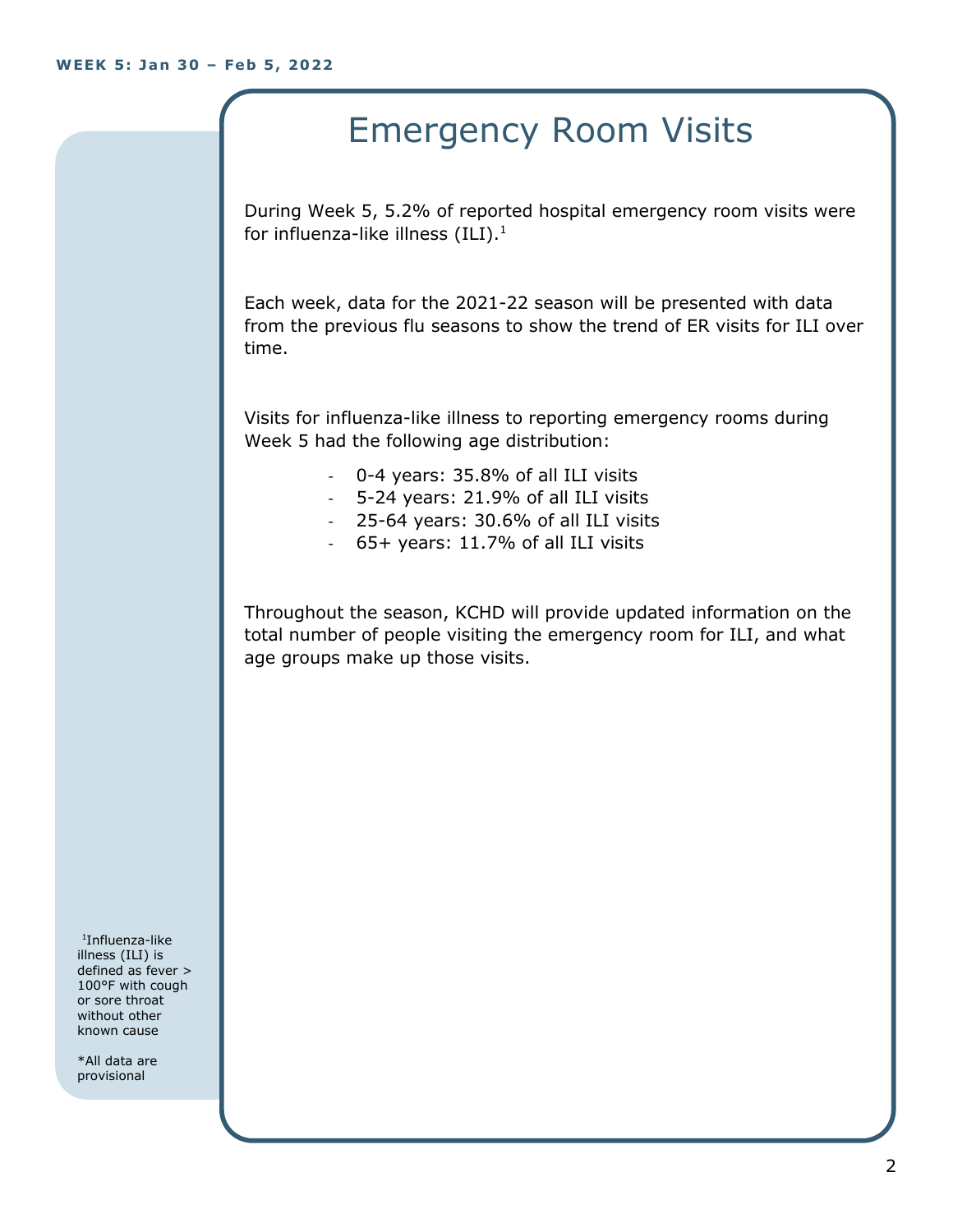

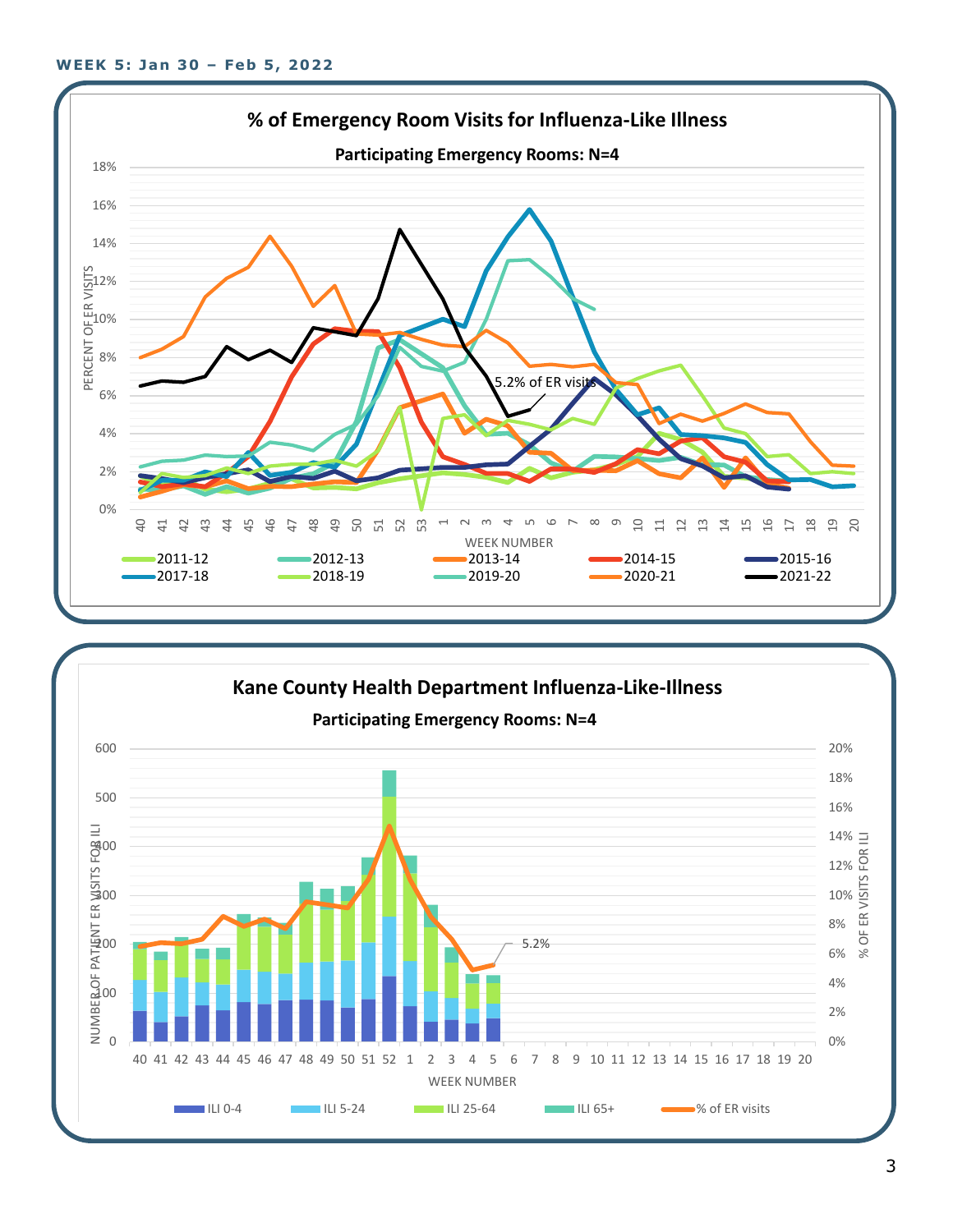## Laboratory Tests

| <b>Kane County Labs (4)</b>       | Week: 5       |                | <b>Season Total</b> |                |  |
|-----------------------------------|---------------|----------------|---------------------|----------------|--|
|                                   | <b>Number</b> | <b>Percent</b> | <b>Number</b>       | <b>Percent</b> |  |
| <b>Specimens Tested</b>           | 387           |                | 8689                |                |  |
| <b>Specimens Positive</b>         | 4             | 1.0%           | 163                 | 1.9%           |  |
| <b>Positive Specimens by Type</b> |               |                |                     |                |  |
| Influenza A                       | $\mathcal{P}$ | 50.0%          | 155                 | 95.1%          |  |
| Influenza B                       | $\mathcal{P}$ | 50.0%          | 8                   | 4.9%           |  |
| Influenza AB                      | 0             | 0.0%           | O                   | 0.0%           |  |
| Unknown                           | 0             | 0.0%           |                     | $0.0\%$        |  |



Rapid influenza testing cannot distinguish influenza infections caused by novel influenza A viruses. The sensitivity of this type of testing has been shown to range between 20- 100% for seasonal influenza viruses. A negative result does not exclude influenza virus infection.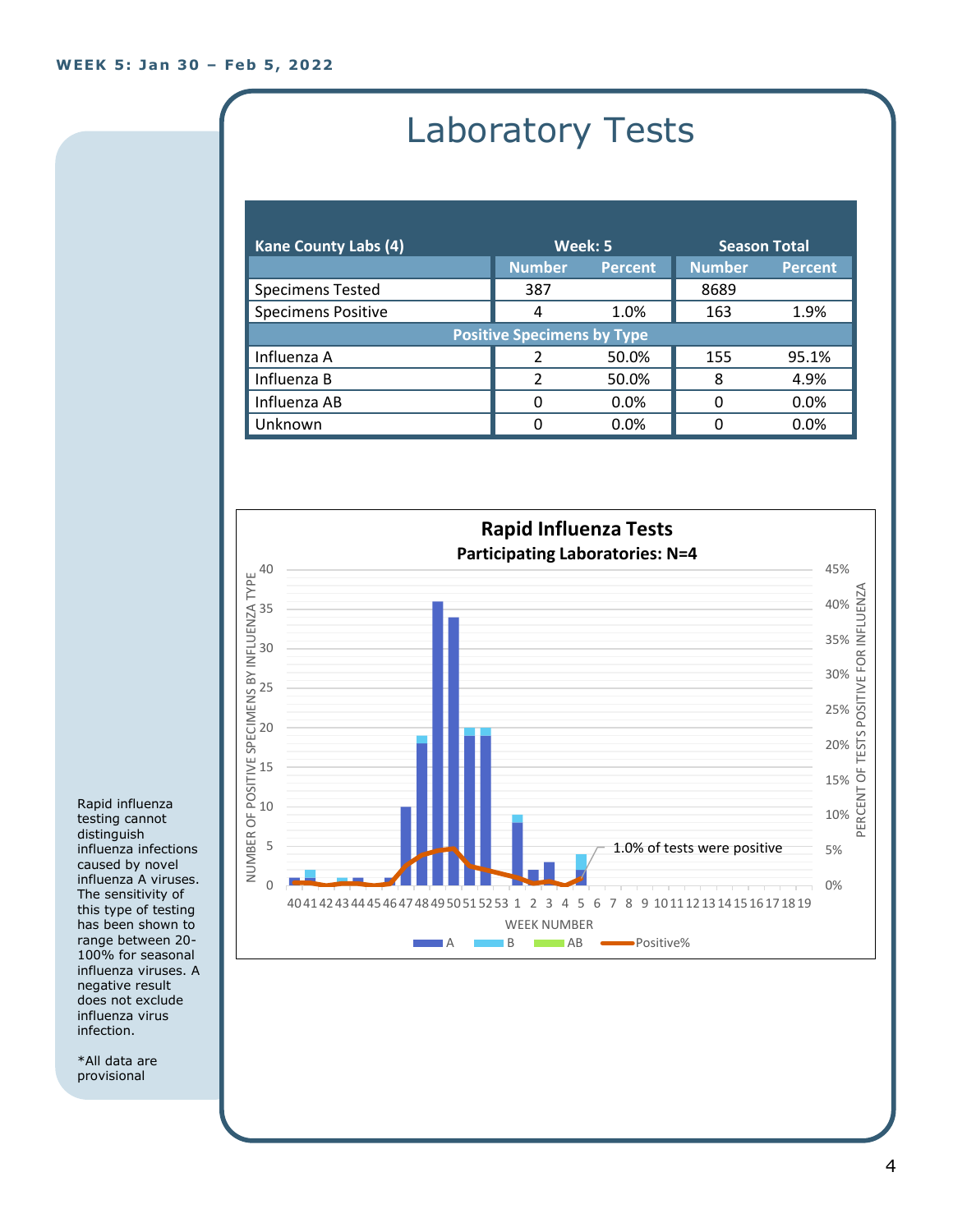#### Student Absenteeism

The ILI absenteeism rate for public schools in Kane County is not being reported this year due to the demands of COVID-19 reporting and similar symptoms for both ILI and COVID-like illness.

Influenza-like illness (ILI) is defined as fever > 100°F with cough or sore throat without other known cause.